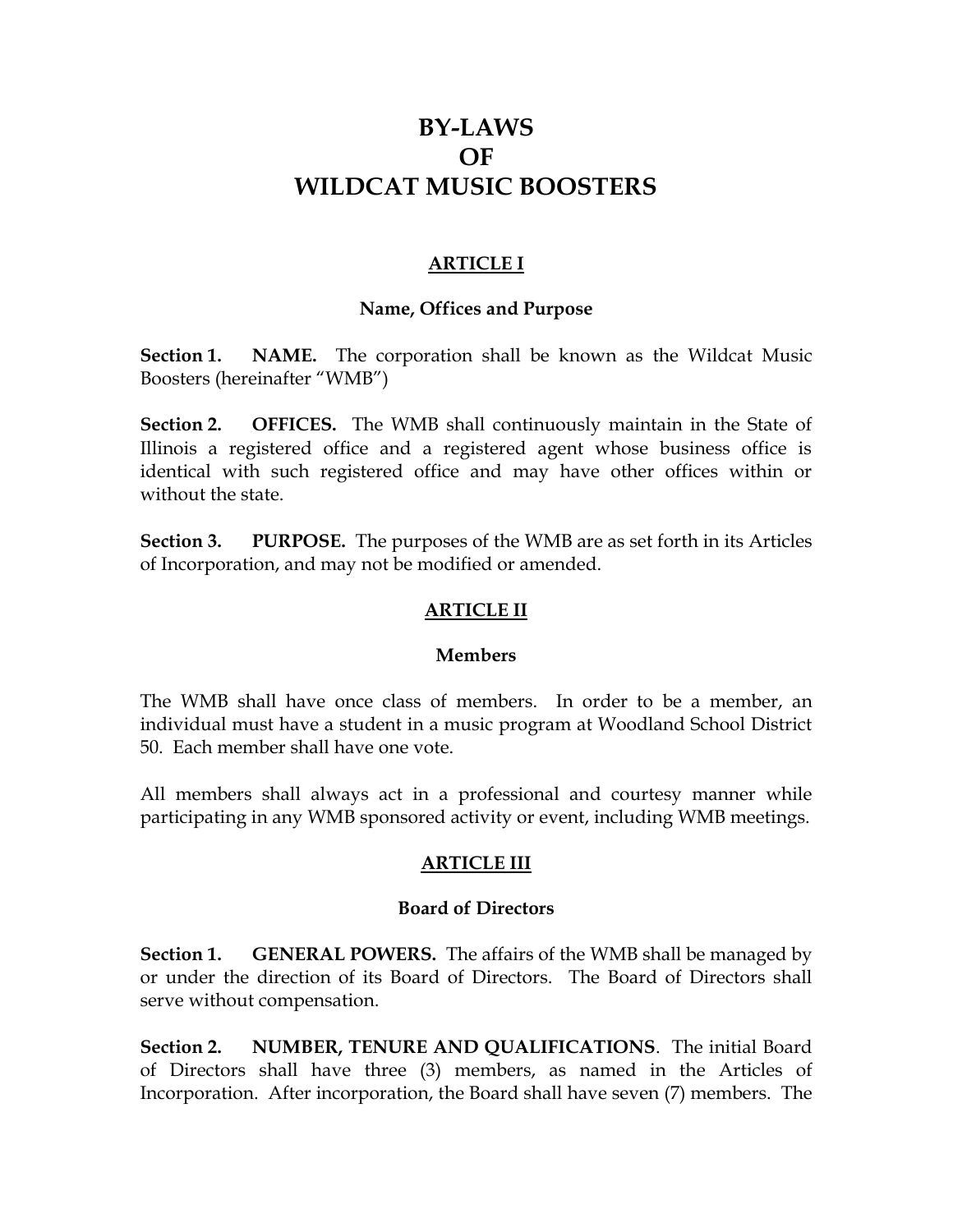initial Board of Directors shall serve until such time as the inaugural sevenmember Board of Directors is elected by the initial Board of Directors. The members of the inaugural Board shall serve staggered terms to the effect that three (3) of the directors shall serve for a period of one year, and four (4) of the directors shall serve for a period of two years. Thereafter, the term of office for all directors shall be two years. Each director shall hold office until the expiration of his or her term and until his or her successor shall have been elected and qualified, subject to the provisions of these by-laws. Election of directors shall be made by the remaining directors and members at the regular annual meeting of the Board. The number of directors may be changed from time to time to no fewer then three (3) and no more than seven (7) in accordance with applicable law, and any change in the number of directors shall be made only by amendment of the articles of incorporation. No change in the number of directors shall have the effect of shortening the term of an incumbent director.

**Section 3. REGULAR MEETINGS.** A regular meeting of the Board shall be held without other notice than these by-laws, on the second Thursday in September, November, January and April at 6:30 p.m., unless otherwise determined by resolution; the location of said meetings shall be fixed by resolution. The April meeting shall serve as the regular annual meeting of the Board. The Board may by resolution change the number of regular meetings, or the time or place of one or more regular meetings (including the regular annual meeting) without other notice than such resolution.

**Section 4. SPECIAL MEETINGS.** A special meeting of the Board may be called by or at the request of the president or any two directors. The person or persons authorized to call special meetings of the Board may fix any place for holding any special meeting of the Board called by them. Notice of any special meeting of the Board shall be given at least 2 days prior thereto by written notice to each director and member at his or her address as shown by the records of the WMB except that no special meeting or directors may remove a director unless written notice of the proposed removal is delivered to all directors and members at least 5 days prior to such meeting.

**Section 5. NOTICE.** If notice is mailed, such notice shall be deemed to be delivered when deposited in the United States regular mail in a sealed envelope, addressed properly, with postage prepaid thereon. If notice is given by facsimile transmission, such notice shall be deemed to be delivered when the facsimile is successfully transmitted to the director at the last provided number for receiving such transmissions. Notice may be waived in writing signed by the person or persons entitled to notice either before or after the time of the meeting. The attendance of a director or member at any meeting shall constitute a waiver of notice of such meeting, except where a director or member attends a meeting for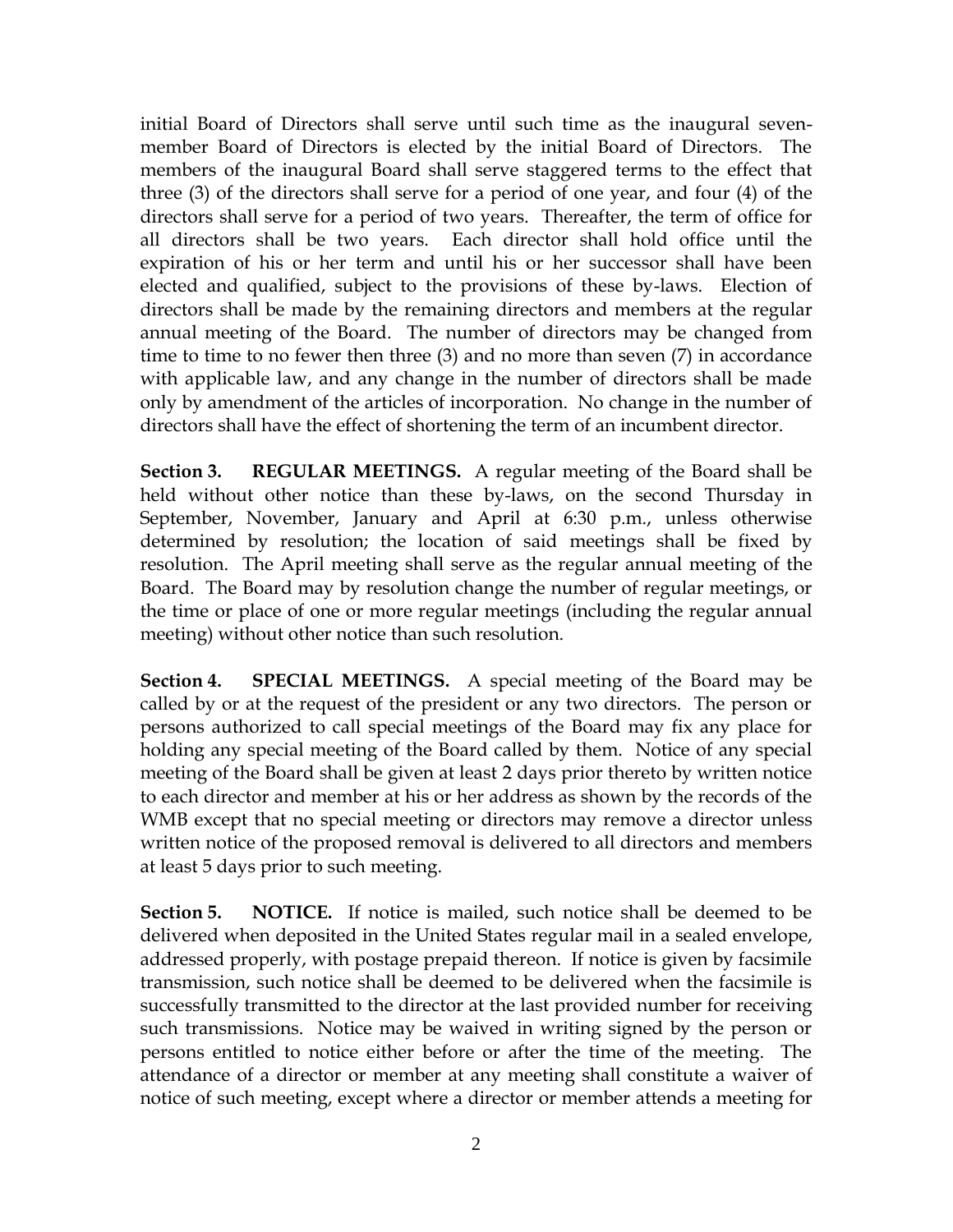the express purpose of objecting to the transaction of any business because the meeting is not lawfully called or convened. Neither the business to be transacted at, nor the purpose of, any regular or special meeting of the Board need be specified in the notice or waiver of notice of such meeting, unless specifically required by law or these by-laws.

**Section 6. QUORUM.** A majority of the Board and members shall constitute a quorum for the transaction of business at any meeting of the Board, provided that if less than a majority of the directors are present at said meeting, a majority of the directors present may adjourn the meeting to another time without further notice.

**Section 7. MANNER OF ACTING.** The act of the majority of the Board present at a meeting at which a quorum is present shall be the act of the Board, unless the act of a greater number is required by law, these by-laws, or the articles of incorporation. No Board director may act by proxy on any matter.

**Section 8. VACANCIES.** Any vacancy occurring in the Board, or any directorship to be filled by reason of an increase in the number of directors, shall be filled by the Board unless the articles of incorporation, a statute, or these bylaws provide that a vacancy or a directorship so created shall be filled in some other manner, in which case such provision shall control. A director elected or appointed, as the case may be, to fill a vacancy shall be elected for the unexpired term of his or her predecessor in office.

**Section 9. RESIGNATION AND REMOVAL OF DIRECTORS.** A director may resign at any time upon written notice to the Board. A director may be removed with or without cause at a regular or special meeting, by the affirmative vote of 2/3 of the directors then in office and members.

**Section 10. INFORMAL ACTION BY DIRECTORS.** The authority of the Board may be exercised without a meeting if consent in writing, setting forth the action taken, is signed by all of the directors and members entitled to vote.

**Section 11. COMPENSATION.** The Board shall serve without compensation. By affirmative vote of all of the directors then in office, the directors may be reimbursed their actual and necessary expenses, if any, of attendance at each meeting of the Board, upon substantiation of such expenses and the approval of such reimbursement by the Board.

**Section 12. PRESUMPTION OF ASSENT.** A director of the WMB who is present at a meeting of the Board at which action on any WMB matter is taken shall be conclusively presumed to have assented to the action taken unless his or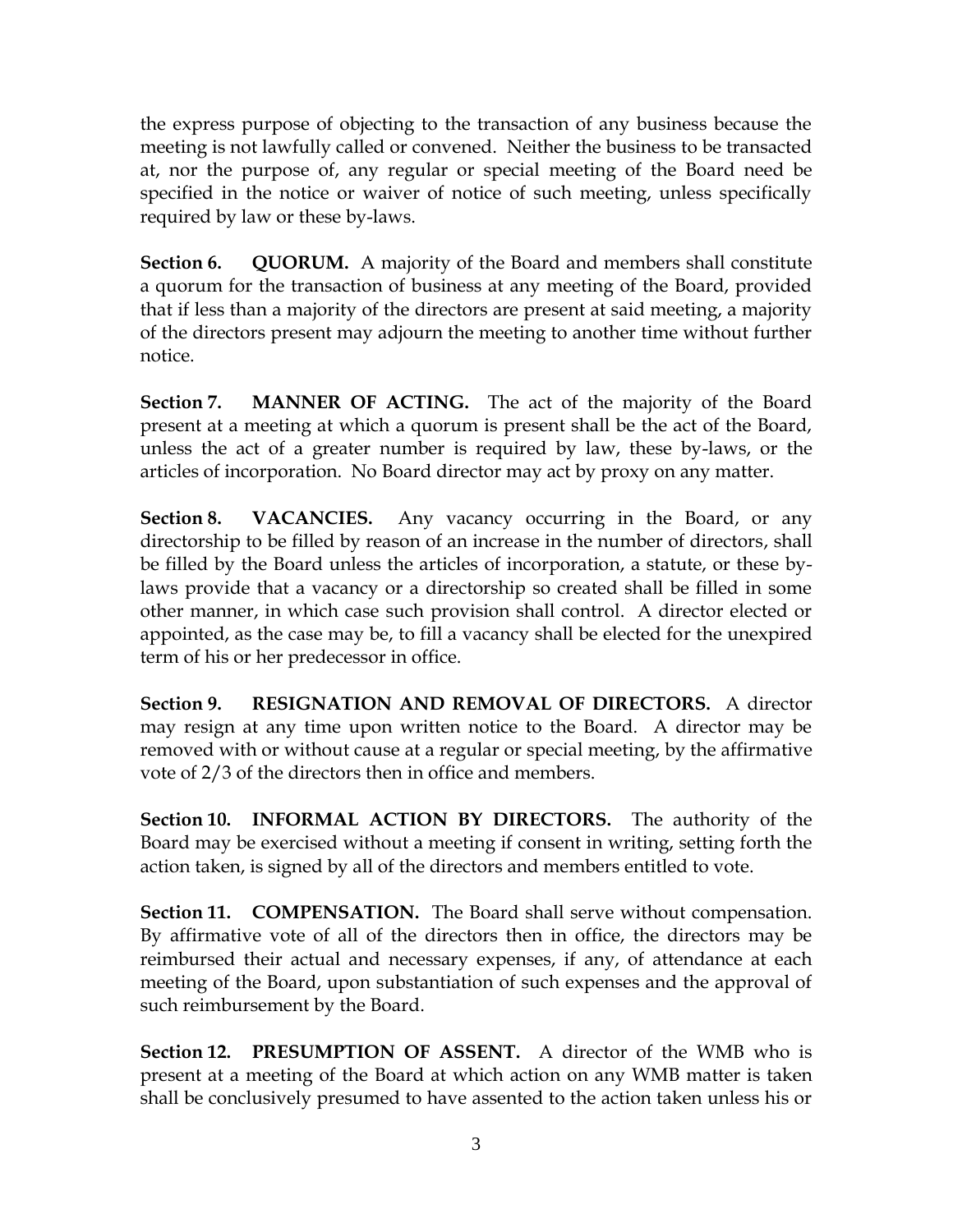her dissent shall be entered in the minutes of the meeting or unless he or she shall file a written dissent to such action with the person acting as the secretary of the meeting before the adjournment thereof or shall forward such dissent by registered or certified mail to the secretary of the WMB within two (2) days after the adjournment of the meeting. Such right to dissent shall not apply to a director who voted in favor of such action.

# **ARTICLE IV**

# **Officers & Liaison**

**Section 1. OFFICERS.** The officers of the WMB shall be a President, one or more Vice Presidents (the number thereof to be determined by the Board), a Treasurer, a Secretary, and such other officers as may be elected or appointed by the Board. Officers whose authority and duties are not prescribed in these bylaws shall have the authority and perform duties prescribed, from time to time, by the Board. Any two or more offices may be held by the same person.

**Section 2. ELECTION AND TERM OF OFFICE.** The officers of the WMB shall be elected annually by the Board and members at the regular annual meeting of the Board. If the election of officers shall not be held at such meeting, such election shall be held as soon thereafter as conveniently may be possible. Vacancies may be filled or new offices created and filled at any meeting of the Board. Each officer shall hold office until his or her successor shall have been duly elected and qualified, or until his or her death, or until he or she shall resign or be removed in the manner hereinafter provided. Election of an officer shall not of itself create contract rights or rights to continued employment.

**Section 3. REMOVAL.** Any officer elected or appointed may be removed by the Board whenever in its judgment the best interest of the WMB would be served thereby, but such removal shall be without prejudice to the contract rights, if any, of the person so removed.

**Section 4. PRESIDENT.** The President shall be the principal executive officer of the WMB. Subject to the direction and control of the Board, he or she shall be in charge of the business and affairs of the WMB; he or she shall see that the resolutions and directives of the Board are carried into effect except in those instances in which that responsibility is assigned to some other person by the Board, and, in general, he or she shall discharge all duties incident to the office of the President and such other duties as may be prescribed by the Board. He or she shall preside at all meetings of the Board. Except in those instances in which the authority to execute is expressly delegated to another officer or agent of the corporation or a different mode of execution is expressly prescribed by law, the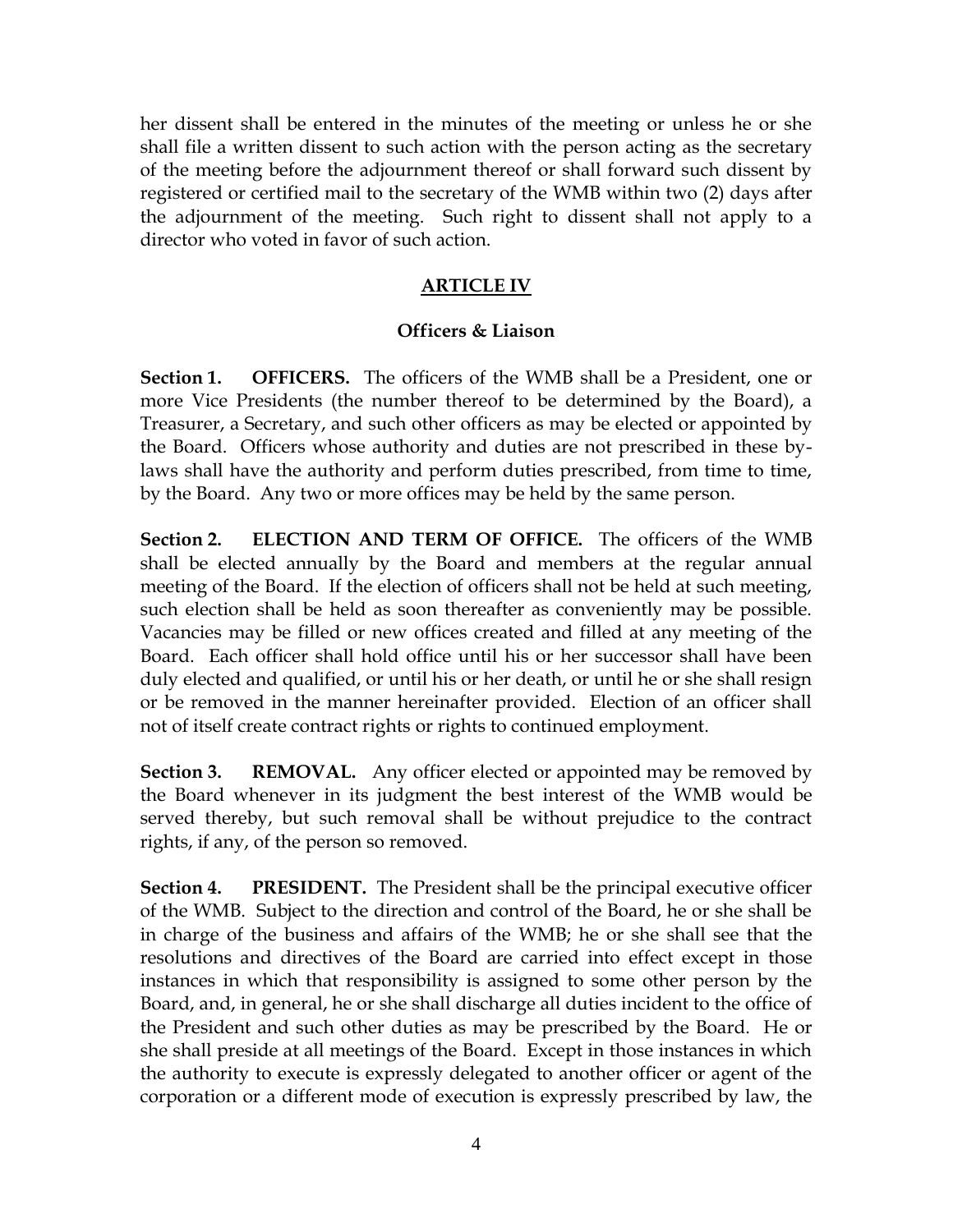Board or these by-laws, he or she may execute for the WMB any contracts, deeds, mortgages, bonds or other instruments which the Board has authorized to be executed, and he or she may accomplish such execution either under or without the seal of the WMB and either individually or with the Secretary, any Assistant Secretary, or any other officer thereunto authorized by the Board, according to the requirements of the form of the instrument. He or she may vote all securities which the WMB is entitled to vote except as and to the extent such authority shall be vested in a different officer or agent of the WMB by the Board.

**Section 5. VICE PRESIDENT.** The Vice President (or in the event there would more than one Vice President, each of the Vice Presidents) shall assist the President in the discharge of his or her duties as the President or the Board may direct and shall perform such other duties as from time to time may be assigned to him or her by the President or the Board. In the absence of the President or in the event of his or her inability or refusal to act, the Vice President shall perform the duties of the President and when so acting, shall have all the powers of and be subject to all the restrictions upon the President; if there is more than one Vice President, the Board shall designate which Vice President shall so perform the duties of the President. Except in those instances in which the authority to execute is expressly delegated to another officer or agent of the WMB or a different mode of execution is expressly prescribed by law, the Board or these by-laws, the Vice President may execute for the WMB any contracts, deeds, mortgages, bonds or other instruments which the Board has authorized to be executed, and he or she may accomplish such execution either under or without the seal of the WMB and either individually or with the Secretary, any Assistant Secretary, or any other officer thereunto authorized by the Board, according to the requirements of the form of the instrument.

**Section 6.** TREASURER. The treasurer shall be the principal accounting and financial officer of the WMB. He or she shall: a) have charge of and be responsible for the maintenance of adequate books of account for the WMB, b) have charge and custody of all funds and securities of the WMB, and c) perform all duties incident to the office of treasurer and such other duties as from time to time may be assigned to him or her by the President or by the Board. If required by the Board, the Treasurer shall give a bond for the faithful discharge of his or her duties in such sum and with such surety or sureties as determined by the Board.

**Section 7. SECRETARY.** The Secretary shall: a) record the minutes of the meetings of the Board in one or more books provided for that purpose, b) see that all notices are duly given in accordance with these by-laws or as required by law, c) be a custodian of the WMB records and of the seal of the WMB, d) keep a register of the post office address and facsimile transmission number, if any, of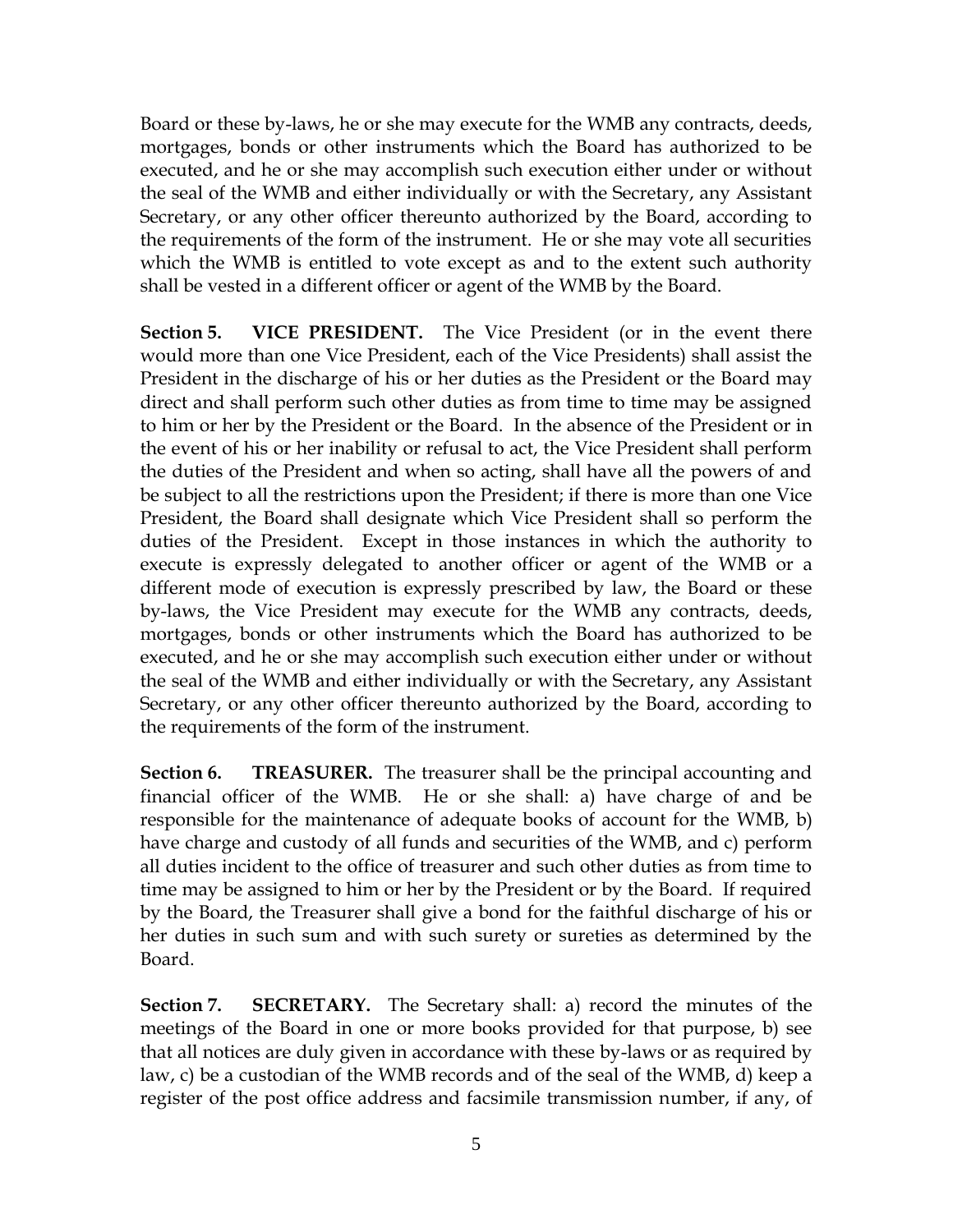each director which shall be furnished to the Secretary by such director, and e) perform all duties incident to the office of secretary and such other duties as from time to time may be assigned to him or her by the President or by the Board.

**Section 8. ASSISTANT TREASURERS AND ASSISTANT SECRETARIES.** The Assistant Treasurers and Assistant Secretaries, if any, shall perform such duties as shall be assigned to them by the Treasurer or Secretary, respectively, or by the President or by the Board. If required by the Board, the Assistant Treasurers shall give bonds for the faithful discharge of their duties in such sums and with such sureties as determined by the Board.

**Section 9. SALARIES.** Officers of the WMB shall serve without compensation.

# **ARTICLE V**

# **Contracts, Checks, Deposits and Funds**

**Section 1. CONTRACTS.** The Board may authorize any officer or officers, agent or agents of the WMB, in addition to the officers so authorized by these bylaws, to enter into any contract or execute and deliver any instrument in the name of and on behalf of the WMB and such authority may be general or confined to specific instances.

**Section 2. CHECKS, DRAFTS, ETC.** All checks, drafts, or other orders for the payment of money, notes or other evidences of indebtedness issued in the name of the WMB shall be signed by such officer or officers, agent or agents of the WMB and in such manner as shall from time to time be determined by resolution of the Board. In the absence of such determination by the Board, such instruments shall be signed by the Treasurer or an Assistant Treasurer and countersigned by the President or a Vice President of the WMB.

**Section 3. DEPOSITS.** All funds of the WMB shall be deposited from time to time to the credit of the WMB in such banks, trust companies, or other depositories as the Board may select. All deposited funds shall be held and invested, to the extent determined by the Treasurer to be practicable, consistent with the provisions of the *Public Funds Investment Act*.

**Section 4. GIFTS.** The Board may accept on behalf of the WMB any contribution, gift, bequest or devise for the general purposes or for any special purpose of the WMB.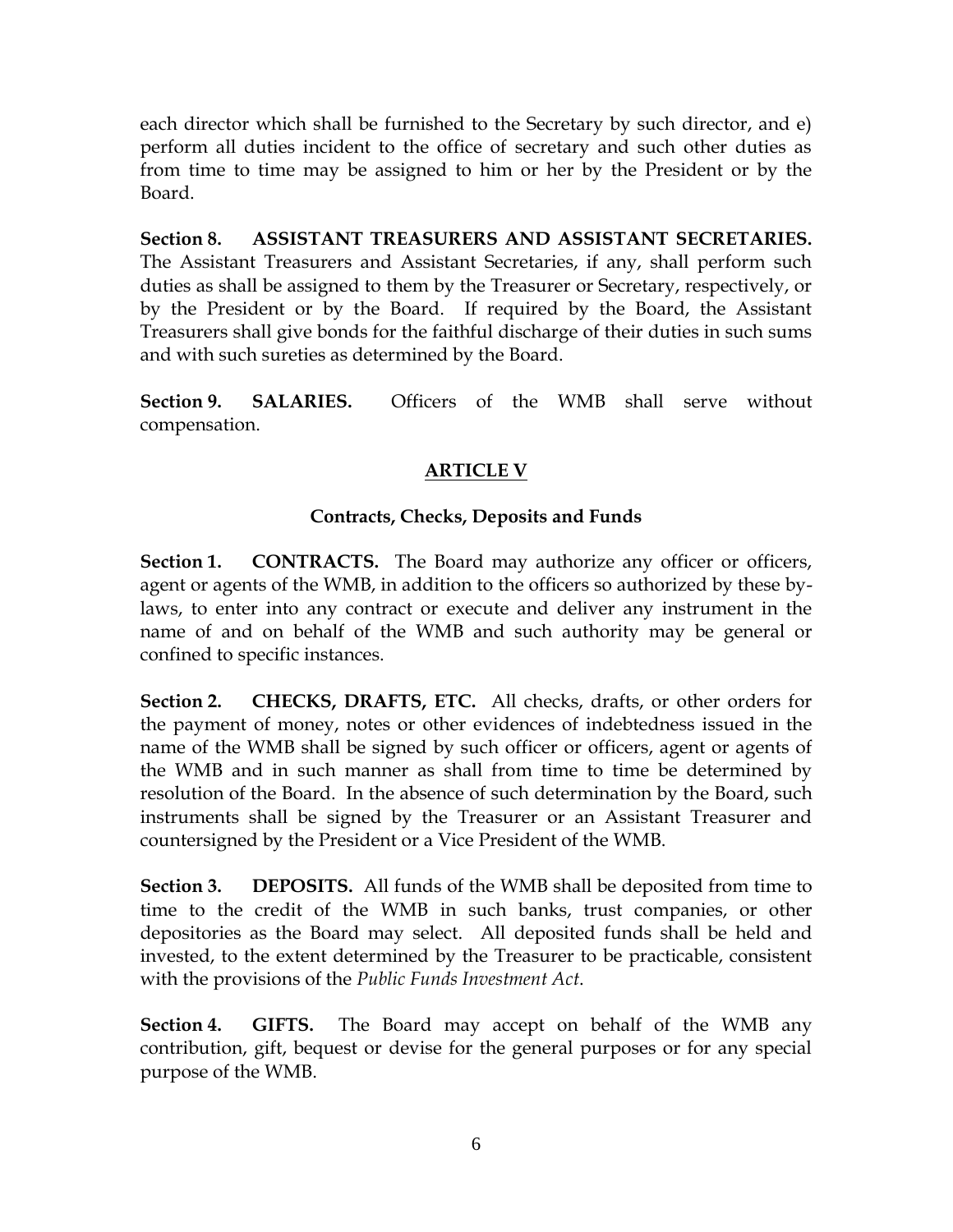#### **ARTICLE VI**

### **Books and Records**

The WMB shall keep correct and complete books and records of account and shall also keep minutes of the proceedings of the Board, and shall keep at the registered or principal office a record giving the names and directors entitled to vote. All books and records of the WMB may be inspected by any director or his or her attorney, for any proper purpose at any reasonable time.

#### **ARTICLE VII**

### **Fiscal Year**

The fiscal year of the WMB shall be fixed by resolution of the Board. If no year is fixed, the fiscal year shall be July 1 through June 30.

#### **ARTICLE VIII**

#### **Seal**

The WMB seal shall have inscribed thereon the name of the WMB and the words "Corporate Seal, Illinois". The seal may be used by causing it or a facsimile thereof to be impressed or affixed or in any other manner reproduced, provided that the affixing of the WMB seal to an instrument shall not give the instrument additional force or effect, or change the construction thereof, and the use of the WMB seal is not mandatory.

#### **ARTICLE IX**

#### **Waiver of Notice**

Whenever any notice is required to be given under the provisions of the *General Not For Profit Corporation Act of Illinois*, or under the provisions of the articles of incorporation or by these by-laws, a waiver thereof in writing, signed by the person or persons entitled to such notice, whether before or after the time stated therein, shall be deemed equivalent to the giving of such notice. Attendance at any meeting shall constitute waiver of notice thereof unless the person at the meeting objects to the holding of the meeting because proper notice was not given.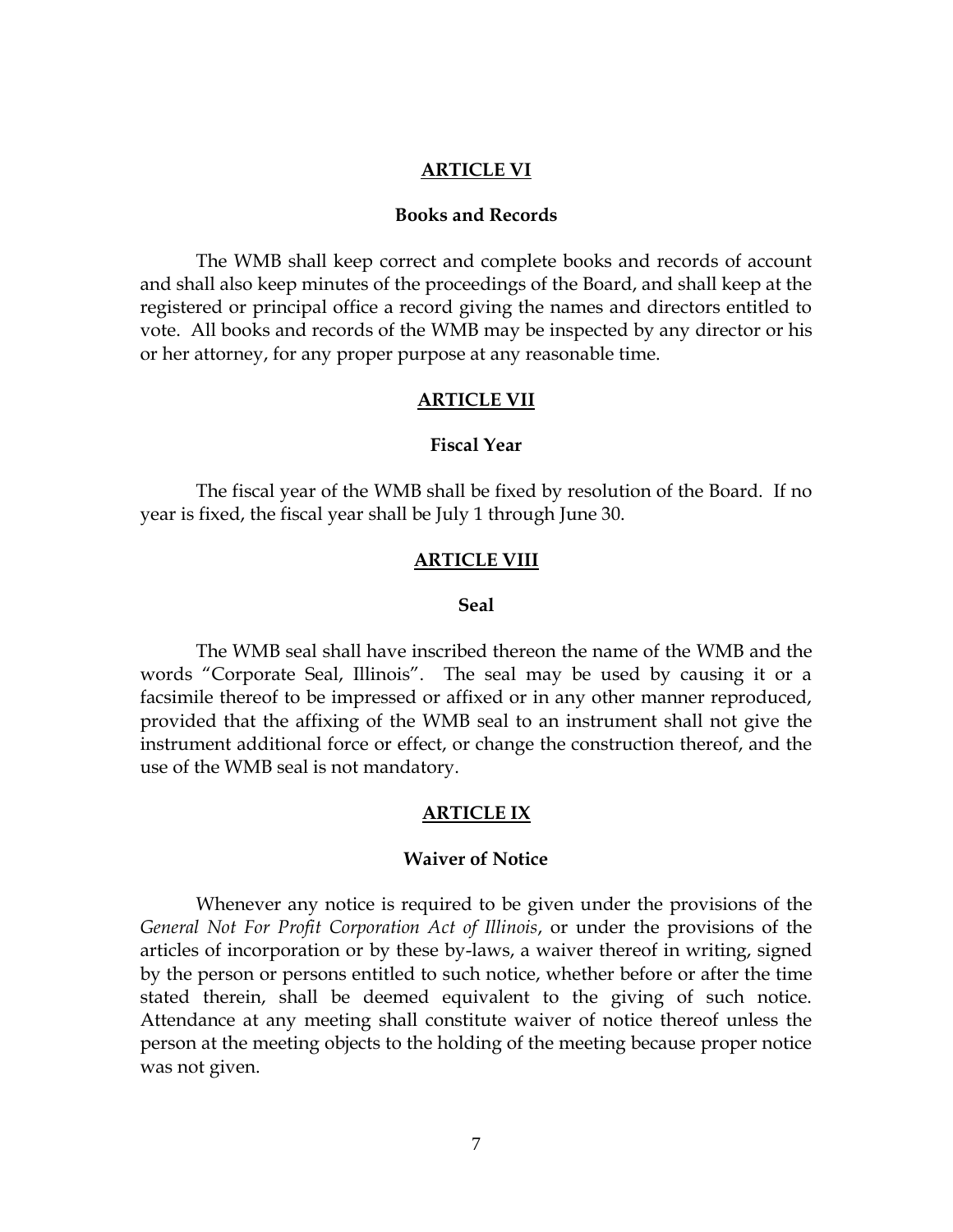#### **ARTICLE X**

#### **Inurement**

No part of the net earnings of the WMB shall inure to the benefit of, or be distributable to its directors, officers, employees, members, volunteers, agents, representatives or other private persons except that the WMB shall be authorized and empowered to pay reasonable compensation for services rendered.

#### **ARTICLE XI**

#### **Legislative or Political Activities**

No substantial part of the WMB shall be carrying on of propaganda or otherwise attempting to influence legislation and the WMB shall not participate or intervene (including the publishing or distribution of statements) in any political campaign on behalf of any candidate for public office.

#### **ARTICLE XII**

#### **Operational Limits**

Notwithstanding any other provisions in these by-laws, the WMB shall not carry on any other activities not permitted to be carried on by a corporation exempt from federal income taxation under Section 501(c) (3) of the *Internal Revenue Code of 1986,* or by a corporation, contributions to which are deductible under Section 170(c) (2) of the *Internal Revenue Code of 1986*.

#### **ARTICLE XIII**

#### **Dissolution Clause**

Upon the dissolution of the WMB, the Board shall, after paying or making provisions for the payment of all liabilities of the WMB, dispose of all assets of the WMB exclusively for the purposes of the WMB in such manner, or to such organizations organized and operated exclusively for charitable, educational, religious, or scientific purposes as shall at the time qualify for an exempt organization under Section 501(c)(3) of the *Internal Revenue Code of 1986,* as the Board shall determine. Any such assets not so disposed of shall be disposed of by the Court of Common Pleas of the county in which the principal office of the WMB is then located, exclusively for such purposes of such organizations, as said Court shall determine, which are organized and operated exclusively for such purposes.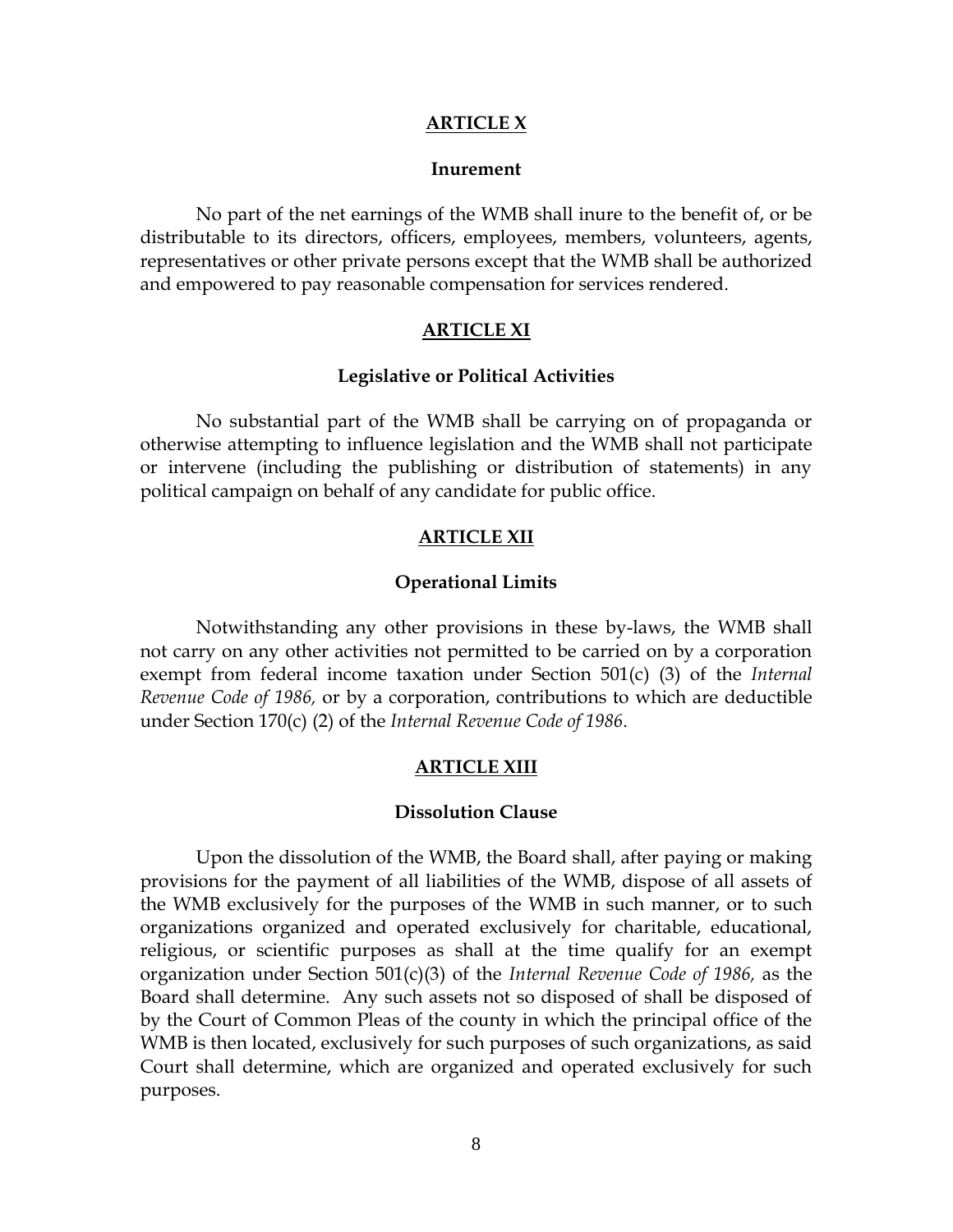### **ARTICLE XIV**

### **Indemnification**

**Section 1. ACTIONS OTHER THAN BY OR IN THE RIGHT OF THE WMB.** The WMB may indemnify any person who was or is a party, or is threatened to be made a party to any threatened, pending or completed action, suit or proceeding, whether civil, criminal, administrative or investigative (other than an action by or in the right of the WMB) by reason of the fact that he or she is or was a director, officer, employee, volunteer or other agent of the WMB, or is or was serving at the request of the WMB as a director, officer, employee, volunteer or other agent of another corporation, partnership, joint venture, trust or other enterprise, against expenses (including attorneys' fees), judgments, fines and amounts paid in settlement actually and reasonably incurred by such person in connection with such action, suit or proceedings, if such person acted in good faith and in a manner he or she reasonably believed to be in, or not opposed to, the best interests of the WMB, and with respect to any criminal action or proceedings, had no reasonable cause to believe his or her conduct was unlawful. The termination of any action, suit or proceedings by judgment, order, settlement, conviction, or upon a plea of *nolo contendere* or its equivalent, shall not, of itself, create a presumption that the person did not act in good faith and in a manner which he or she reasonably believed to be in, or not opposed to, the best interests of the WMB or, with respect to any criminal action or proceedings, that the person had reasonable cause to believe his or her conduct was unlawful.

**Section 2. ACTIONS BY OR IN THE RIGHT OF THE WMB.** The WMB may indemnify any person who was or is a party, or is threatened to be made a party to any threatened, pending or completed action, suit or proceeding by or in the right of the WMB to procure a judgment in its favor by reason of the fact that such person is or was a director, officer, employee, member, volunteer or other agent of the WMB, or is or was serving at the request of the WMB as a director, officer, employee, volunteer or other agent of another corporation, partnership, joint venture, trust or other enterprise, against expenses (including attorneys' fees) actually and reasonably incurred by such person in connection with the defense or settlement of such action or suit, if such person acted in good faith and in a manner he or she reasonably believed to be in, or not opposed to, the best interests of the WMB, provided that no indemnification shall be made in respect of any claim, issue or matter as to which such person shall have been adjudged to be liable for negligence or misconduct in the performance of his or her duty to the WMB, unless, and only to the extent that the court in which such action or suite was brought shall determine upon application that, despite the adjudication of liability, but in view of all the circumstances of the case, such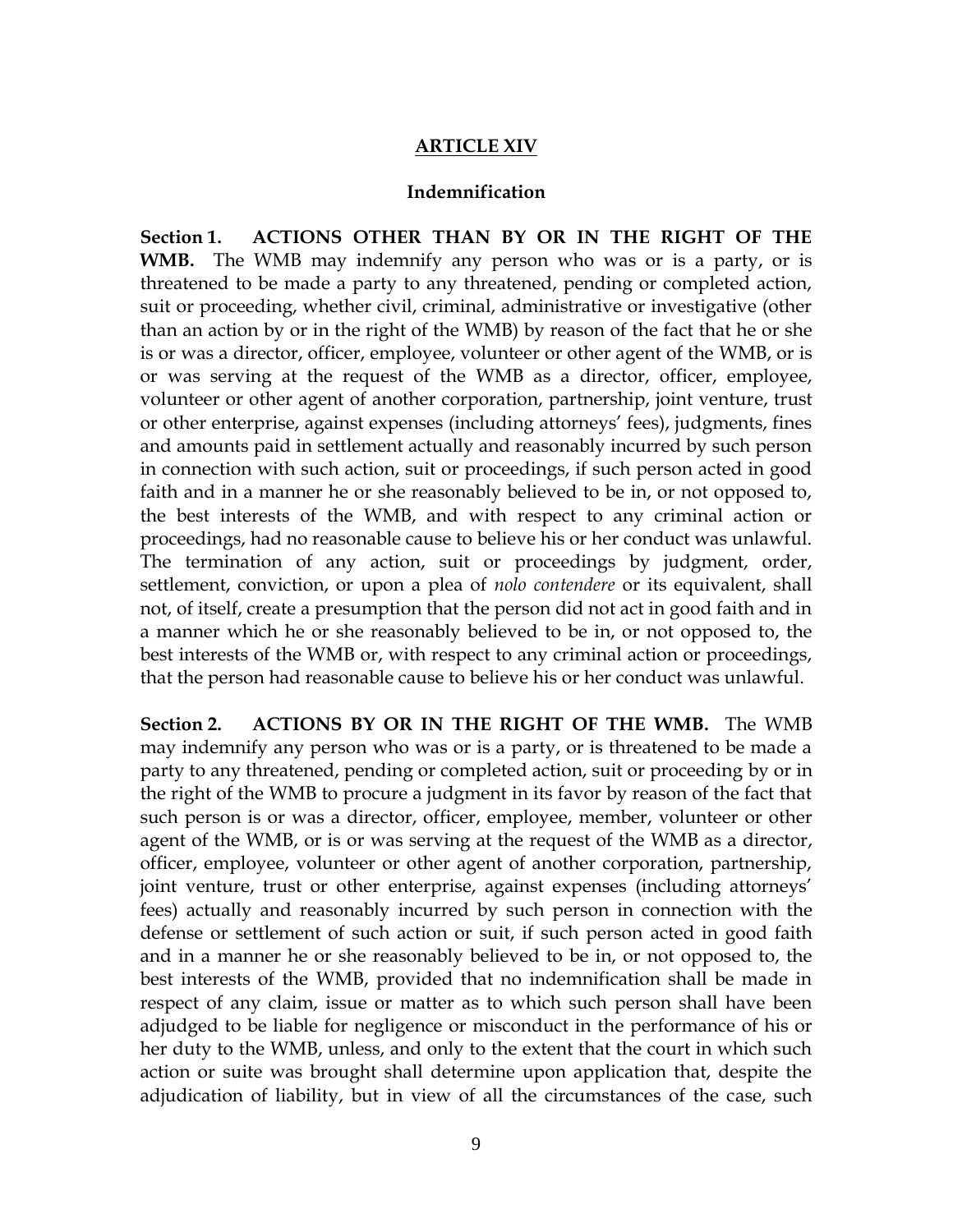person is fairly and reasonably entitled to indemnity for such expenses as the court shall deem proper.

**Section 3. RIGHT OF PAYMENT OF EXPENSES.** To the extent that a director, officer, employee, member, volunteer or other agent of the WMB has been successful, on the merits or otherwise, in the defense of any action, suit or proceedings referred to in Section 1 or 2 of this Article, or in defense of any claim, issue or matter therein, such person shall be indemnified against expenses (including attorneys' fees) actually and reasonably incurred by such person in connection therewith.

**Section 4. DETERMINATION OF CONDUCT.** Any indemnifications under Sections 1 or 2 of this Article (unless ordered by a court) shall be made by the WMB only as authorized in the specific case, upon a determination that indemnification of the director, officer, employee, volunteer or other agent is proper in the circumstances because he or she has met the applicable standard of conduct set forth in Sections 1 or 2 of this Article. Such determination shall be made a) by the Board by a majority vote of a quorum consisting of directors who are not parties to such action, suit or proceeding, or b) if such a quorum is not obtainable, or even if obtainable if a quorum of disinterested directors so directs, by independent legal counsel in a written opinion.

**Section 5. INDEMNIFICATION NOT EXCLUSIVE.** The indemnification provided by this Article shall not be deemed exclusive of any other rights to which those seeking indemnification may be entitled under any by-law, agreement, vote of disinterested directors, or otherwise, both as to action in his or her official capacity and as to action in another capacity while holding such office, and shall continue as to a person who has ceased to be a director, officer, employee, volunteer or other agent, and shall inure to the benefit of the heirs, executors and administrators of such person.

**Section 6. INSURANCE.** The WMB may purchase and maintain insurance on behalf of any person who is or was a director, officer, employee, volunteer or other agent of the WMB, or who is or was serving at the request of the WMB as a director, officer, employee, volunteer or other enterprise, against any liability asserted against such person and incurred by such person in any such capacity, or arising out of his or her status as such, whether or not the WMB would have the power to indemnify such person against such liability under the provisions of this Article.